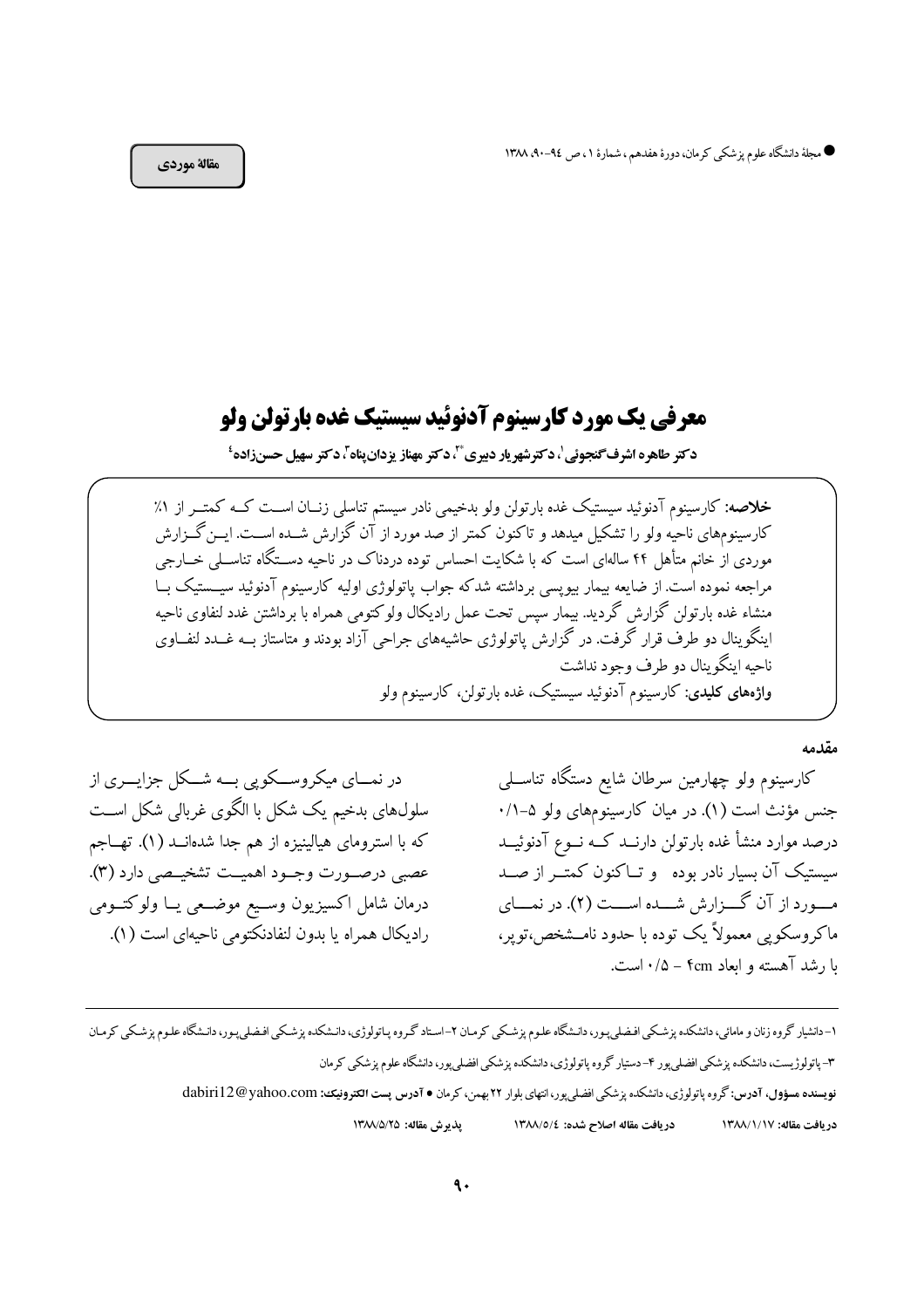گزارش مورد

بیمار خانمی ۴۴ ساله و متأهل با سابقه ۳ بار زایمــان و یک بار سقط است که سابقه بیماری خانوادگی و بیماری قبلی خاصی را ذکر نمی کرد. وی بــا شــکایت احــساس توده دردناک در ناحیه دستگاه تناسلی خارجی از چند ماه پیش مراجعه کرده بود. در معاینه ژنیکولوژیک در ناحیــه خلفي- طرفي سمت چپ ولو تودهاي به ابعــاد ٢×٢cm بــا قوام نسبتاً نرم و متحرک لمس شد. در معاینه با اسپاکولوم دیوارههای واژن و سرویکس طبیعی و در معاینه دودستی اندازه رحم و تخمدانهــا طبیعــی بــود و در ســونوگرافی ضایعه خاصی دیده نشد.

از ضایعه بیمــار بیویــسی برداشــته شــد کــه جــواب یاتولوژی کارسینوم آدنوئیــد سیــستیک بــا منــشاء غــده بارتولن گزارش شد. بیمار بعد از حدود سه ماه تحت عمل راديكال ولوكتومي همراه با برداشتن غدد لنفIوي ناحيــه ابنگوپنال دو طرف قرار گرفت.



شکل ۱. الگوی توپر شامل جزایری از سلولهای یک شکل است و بعضبی مناطق دارای فضاهای میکروسیستیک و توبولار است.

در نمای ماکروسکوپی نسج برداشته شــده، لــبهــای بزرگ و کوچک ولو ظاهراً طبیعی و در سمت چــپ در بخش تحتانی وعمقی لبهای بزرگ بــه فاصــله حــدود .<br>۰/۵cm از سطح پوست یک ضایعه توپر کــرم – قهــوهای با حدود نسبتاً مشخص به قطر ۱cm دیده شد.

در نمای میکروسکویی سه الگوی متفاوت توبــولار، غربالی شکل و تویر دیده شــد. اشــکال توبــولار شــامل مجاری ًمفروش با یک لایه ســلول اییتلیــال در داخــل و سلولهای میواپیتلیال در خارج بود. الگوی غربالی شــکل، توبولر و ساختمانهای شبه غددی وجود داشت کـه بـا سلولهای اپیتلیال هیپرکروم، نسبتاً یــک شــکل و گــرد مفروش شده بودند. بعضی از ساختمانهای غددی حــاوی ترشحات ائوزینوفیلیک بودند. استرومای مابین هیالینیزه و فیبـــــروزه بـــــود (شــــکل ۱ و ۲). در رنـــگ آمیـــــزی ايمونوهيستوشيمي CD117 نمـاي اييتليــال و P 63 نمــاي میواییتلیال سلولهای توموری را نشان داد (شکل ۳ و ۴).



شکل ۲. منظره غربال<sub>ی</sub> شکل شامل مجاری پرشده با ماده ائو زېنو فېلېک است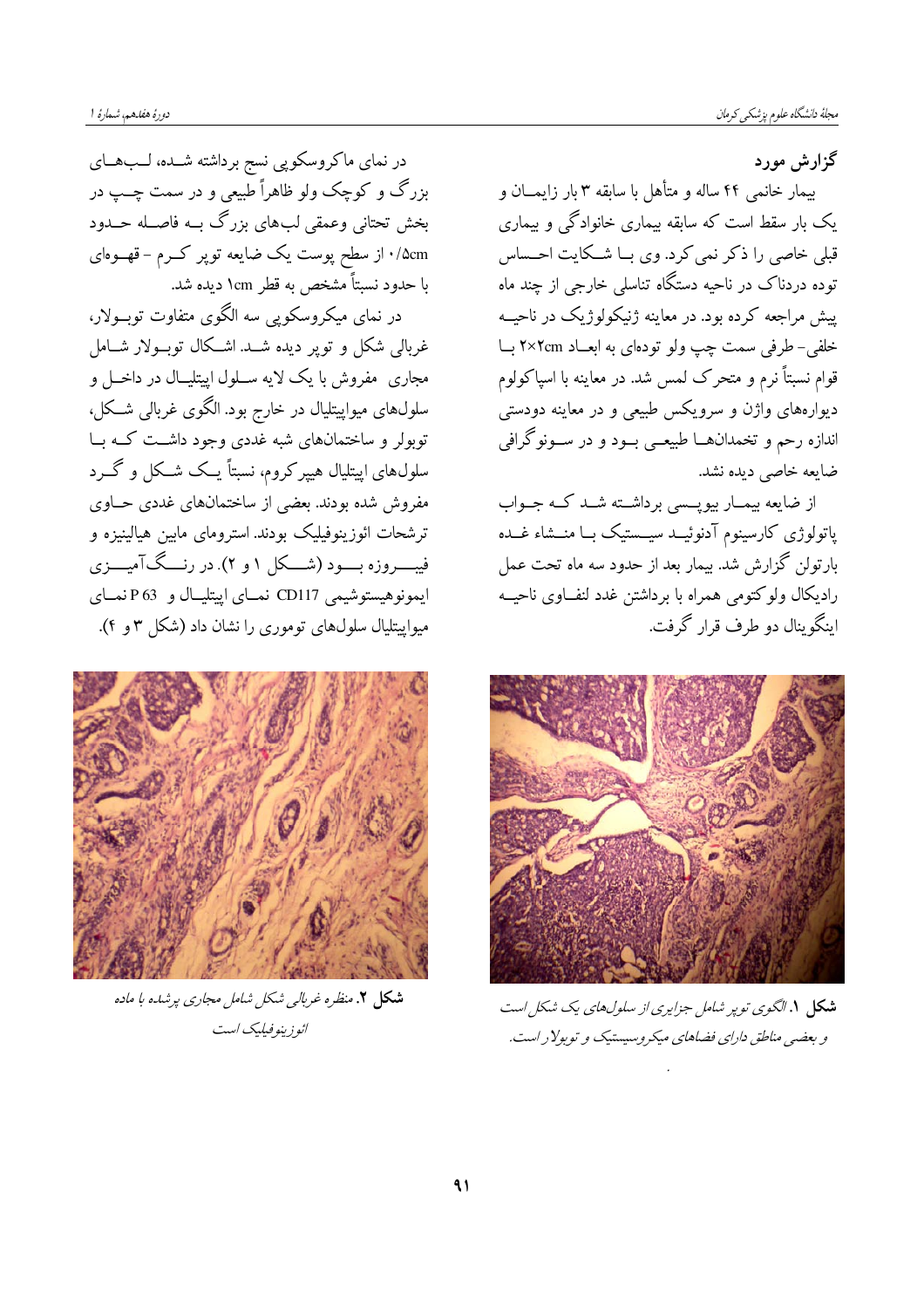

**شکل ۴.** رنگ آمیزی هسته *ای مثبت برای مار*کر P63 در سل*ولهای* ميواييتلي*ال(*x400)

باتشخیص احتمالی کیست بارتولن تحت رزكسیون توده قرار گرفت. کارسینوم آدنوئید سیستیک رشــد آهــسته دارد و اغلب تھاجم موضعی پیدا میکند (۵). از خصوصیات عمده این تومور رشد اطــراف عــصب و تهــاجم بــه عروق لنفاتيک است (۱). متاستاز به ريه هم ممکــن است ديده شود (۶).

در مورد درمان انتخابی این بیماری بهدلیــل نــادر بودن تومور و تعداد معدود موارد گزارش شده هنــوز توافق نظـر وجـود نــدارد. درمــان بيمــاري معمــولاً اکسیزیون موضعی یا ولوکتومی رادیکال است کـه معمولاً همراه با برداشت ناقص یا کامل غدد لنفــاوی ناحيهاي انجام مي شود (١).

مورد گزارش شده تحت ولوکتومی رادیکـال بــا برداشتن غدد لنفاوی اینگوئینال دو طرّفه قرار گرفت. عدهای معتقدند که اگر تهاجم تومــور محــدود باشــد یک رزکسیون وسیع با حاشـیههــای جراحــی ســالم درمان انتخابی است. از آنجا کــه تنهــا ۱۰٪ بیمــارانٰ متاستاز به غدد لنفاوى داشتهاند برداشت غدد لنف|وى



**شکل ۳**. رنگآمیزی غشای<sub>عی</sub> مثبت به شکل متشیر برا*ی ما*رکر CD117 در سل*ول های ایپتلیال تومور (* 100%)

کارسینوم ولو چهارمین بدخیمی شایع در سیسستم تناسلی زنانه است (۱). در میان نئو پلاسمهـای ناحیــه ولـو، ۵٪ – ۰/۱٪ آنهــا منــشأ غــده بــارتولن دارنــد. کارسینوم آدنوئید سیستیک غده بارتولن بــسیار نــادر است (۱) و تاکنون کمتر ازصد مورد از آن گزارش شده است (٢). سن متوسط تشخیص ۴۹ سالگی و با یک محدوده سنی ۸۰– ۲۵ سال است (۴). علائم عمدتاً غیر اختصاصی شــامل درد، احــساس سوزش، خونریزی، توده قابل لمس، مقاربت دردناک و احساس خارش است. در نمای بالینی بزرگی غــده بارتولن ممکن است مشابه یک کیست غده بــارتولن باشد بطوريكه اغلب بيمــاران بــا تــشخيص احتمــالى كيست عفوني تحت درناژ و Marsupialization قــرار

مي گيرند (١). مورد گزارش شده نیز به دلیل احساس توده و درد ناحيه تحتاني طرفي سمت چپ ولو مراجعــه كــرد و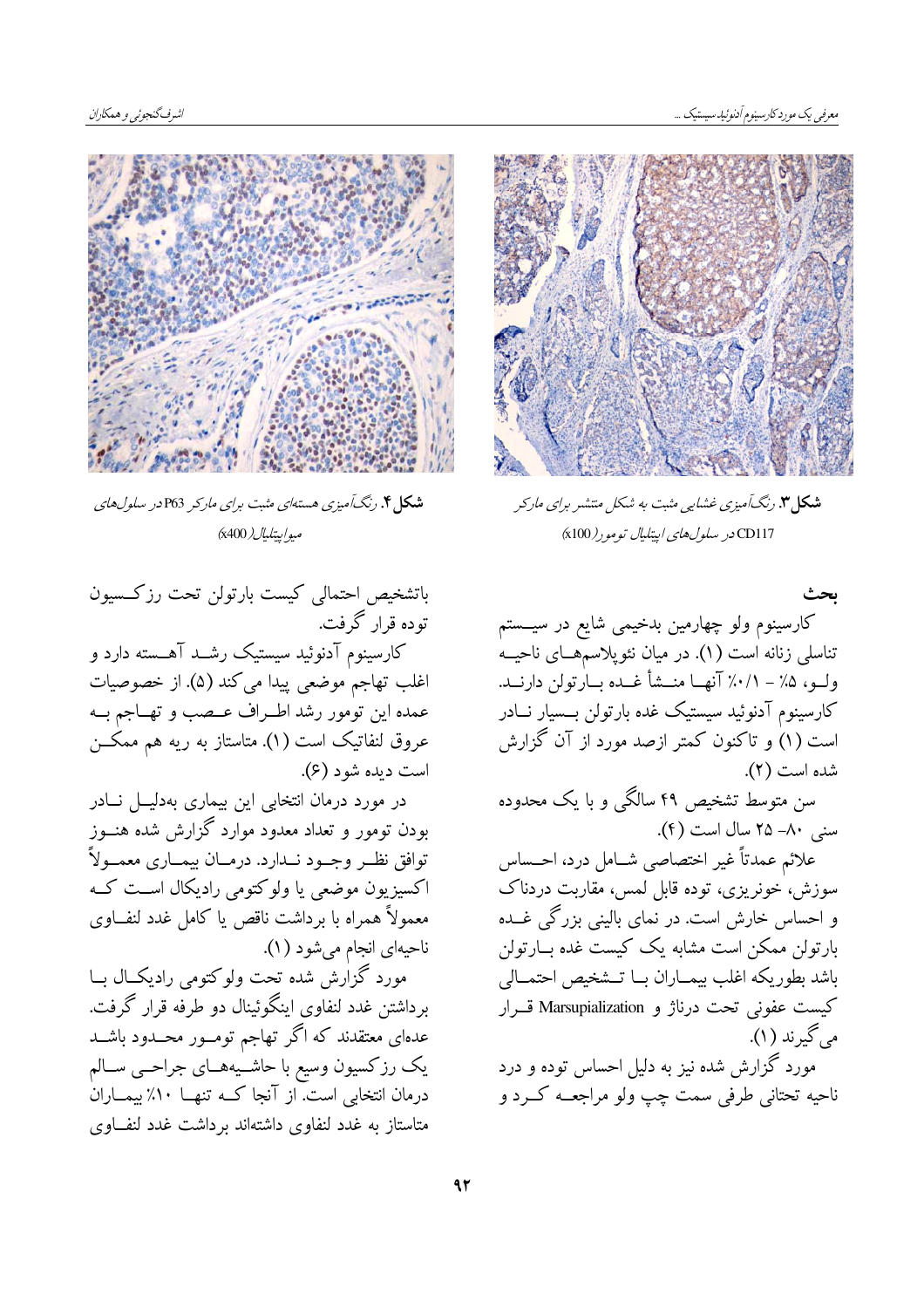اینگوینال است (۱). وضعیت حاشـیههــای جراحــی ناحیهای برای بیمارانی که به دلیل مرحله پیشرفتهتــر سرطان وحاشیه درگیر تومور احتمال درگیری غــدد مهم ترين عامل مرتبط با عود تومور است (۴). از آنجا لنفاوی در آنها بیشتر است، صورت مـبی گیـــرد (۱). که عود موضعی در این تومور شـایع اسـت، درمـان شیمی درمانی تکمیلی برای مواردی که حاشــیههــای اوليه پيشنهادي برخي از صــاحبنظـران اکــسيزيون موضـعي وســيع تومــور و برداشــتن غــدد لنفــاوى جراحی درگیر هستند یا در مواردی که تهاجم عصبی اینگوئینال همــان طــرف بــه شــرط درگیــر نبــودن وجود دارد پیشنهاد می شود (۱). حاشیههای آن می باشد (۱). بقای طولانی مدت عالی بوده و بقای ۵ و ۱۰ ساله بهدليل نادر بودن سرطان غده بارتولن و خـصوصاً به ترتیب ۰۰۱٪ – ۷۱٪ و ۰۰۱٪ – ۵۹٪ است (۱). نوع آدنویید سیستیک آن توصـیههــای درمــانی بــر ۔<br>اساس موارد معدود گزارش شدہ است وہیچ تــوافقی نتىحەگىرى در زمینه درمان مناسب این تومور وجود نــدارد و در از آنجا که کارسـینوم آدنوئیــد سیــستیک غــده اکثر موارد گزارش شده اکسیزیون وسیع موضـعی و بارتولن در اغلب موارد با یک توده دردنساک ناحسه ولو و واژینال خود را نشان می دهــد، در بیمــاران بــا يا ولوكتومي راديكال با و يــا بــدون برداشــتن غــدد لنفاوی انجام میشود (۴). جهت ارزیابی نتایج درمــانی شکایت احساس توده یا درد در ایـــن ناحیـــه بررســـی و رسیدن به درمان ایدهآل یی گیری طــولانی مــدت کامل این ناحیـه جهـت جلبوگیری در تــأخیر در تشخيص كانسرهاي ناحيــه غــده بــارتولن ضــروري بیماران الزامی است زیرا احتمال عود تومور و متاستاز است. درمان معمولاً اکــسیزیون موضــعی وســیع یــا دوردست از جمله متاســتاز ریــوی در ایــن بیمــاران رادیکال ولو کتومی همراه با بدون لنفادنکتومی ناحب وجود دارد.

## A Case Report of Adenoid Cystic Carcinoma of the Bartholin Gland

Ashrafganjooi R., M.D.<sup>1</sup>, Dabiri Sh., M.D.<sup>2\*</sup>, Yazdanpanah M., M.D.<sup>3</sup>, Hasanzadeh S., M.D.<sup>4</sup>

1. Associate Professor of Obstetrics & Gynecology, Afzalipour School of Medicine, Kerman University of Medical Sciences, Kerman, Iran

2. Professor of Pathology, Afzalipour School of Medicine, Kerman University of Medical Sciences, Kerman, Iran

3. Pathologist, Afzalipour School of Medicine, Kerman University of Medical Sciences, Kerman, Iran

4. Resident of Pathlogy, Afzalipour School of Medicine, Kerman University of Medical Sciences, Kerman, Iran

\* Corresponding author, e-mail: dabiri12@yahoo.com

(Received: 6 April 2009 Accepted: 26 July 2009)

#### **Abstract**

Primary adenoid cystic carcinoma of the Bartholin gland is a rare carcinoma in female genitalia tract. In review of literature less than 100 cases have been reported. The presented case is a 44 - year - old married woman with complain of a painful mass in the vulvar area. The nodule was excised and microscopic examination revealed adenoid cystic carcinoma of Bartholin gland origin. A few months later radical vulvectomy with bilateral inguinal lymphadenectomy was performed. In the pathology report, margins and all separated lymph nodes from inguinal area were free of tumor.

Keywords: Adenoid cystic Carcinoma, Bartholin glands, Vulvar cancers

Journal of Kerman University of Medical Sciences, 2010; 17(1):90-94